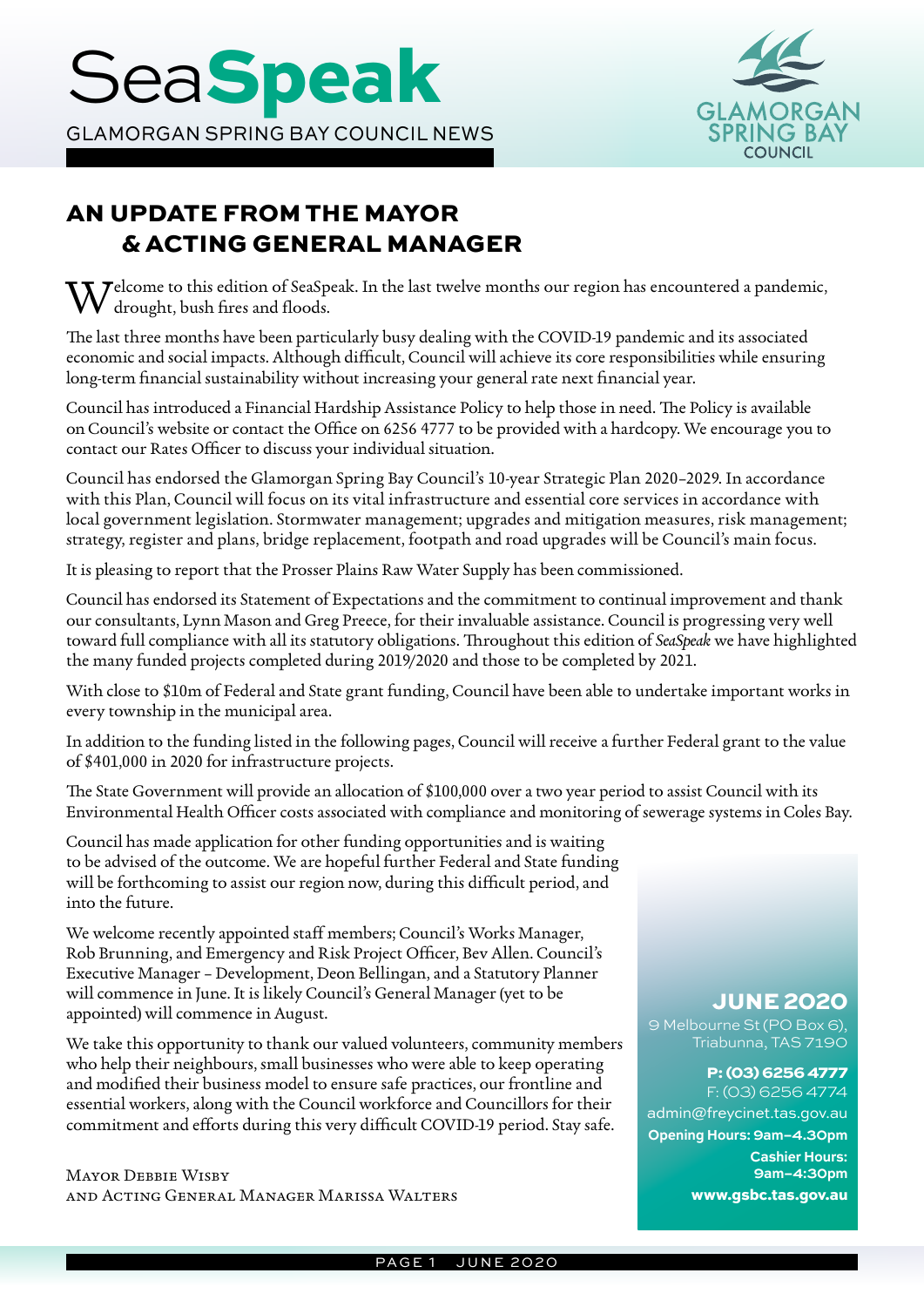# GLAMORGAN SPRING BAY COUNCIL EXTERNAL FUNDING AND PROJECTS FROM 2019 TO 2021

## COLES BAY & SWANWICK

### **Coles Bay Foreshore Boardwalk**

**Federal Government Community Development Grants Programme:** \$1m (fully funded)

### **Background & Project**

This project was flagged and driven by the Coles Bay community and various stakeholders. The boardwalk will run from Muirs Beach around the narrow Esplanade roadway and connect to Richardsons Beach in the National Park. It will form an integral

### **Coles Bay & Swanwick General Improvements**

**Federal Government Drought Communities Programme Extension (Round 1):** Approximately \$150,000 (fully funded)

### **Background**

Projects were selected based on the grant guidelines and provided significant economic stimulus to local small businesses.



*Coles Bay Community Hall Disabled Toilet Extension Coles Bay Sub-Surface Irrigation Beds*

### **Coles Bay Boat Trailer Parking**

**State Government Better Boat Trailer Parking Programme:** \$400,000 (fully funded)

### **Background & Project**

Due to a lack of boat trailer parking, Coles Bay was chosen by the State Government to invest funding with

the following criteria:

a) Four formal vehicle and boat trailer parking spaces clearly identified and signed along Harold Street;



*Coles Bay boat trailer parking*

component of the Freycinet Master Plan. Pedestrian safety, improved road usage and photo vantage points will be included in the design.

### **Further consultation**

A review of the existing design will be undertaken and further consultation with Parks & Wildlife and the Coles Bay community prior to construction commencing.

### **Timeframe**

The project completion date is 30 September 2021.

### **Projects Included**

Swanwick Dog Exercise Yard, Coles Bay Community Hall rejuvenation including Australian Standard compliant chairs, floor sanding, painting, carpet, window curtains & toilet refurbishment, Coles Bay Playground rejuvenation & sub-irrigation improvements and Swanwick Reserve Playground rejuvenation.

### **Timeframe**

The project completion date is 30 June 2020.



- b) Safe pedestrian access (footpath) is provided from identified parking spaces in Harold Street to Garnett Avenue;
- c) Construction of 10 angled boat trailer parking spaces opposite the Community Hall, along with a site layout that allows for future expansion for an additional 7 spaces ; and
- d) Directional and traffic management signage is in place at Garnett Avenue (boat ramp area), to improve traffic flow and reduce long term parking use by vehicles with boat trailers.

### **Timeframe**

The project completion date is 31 August 2020.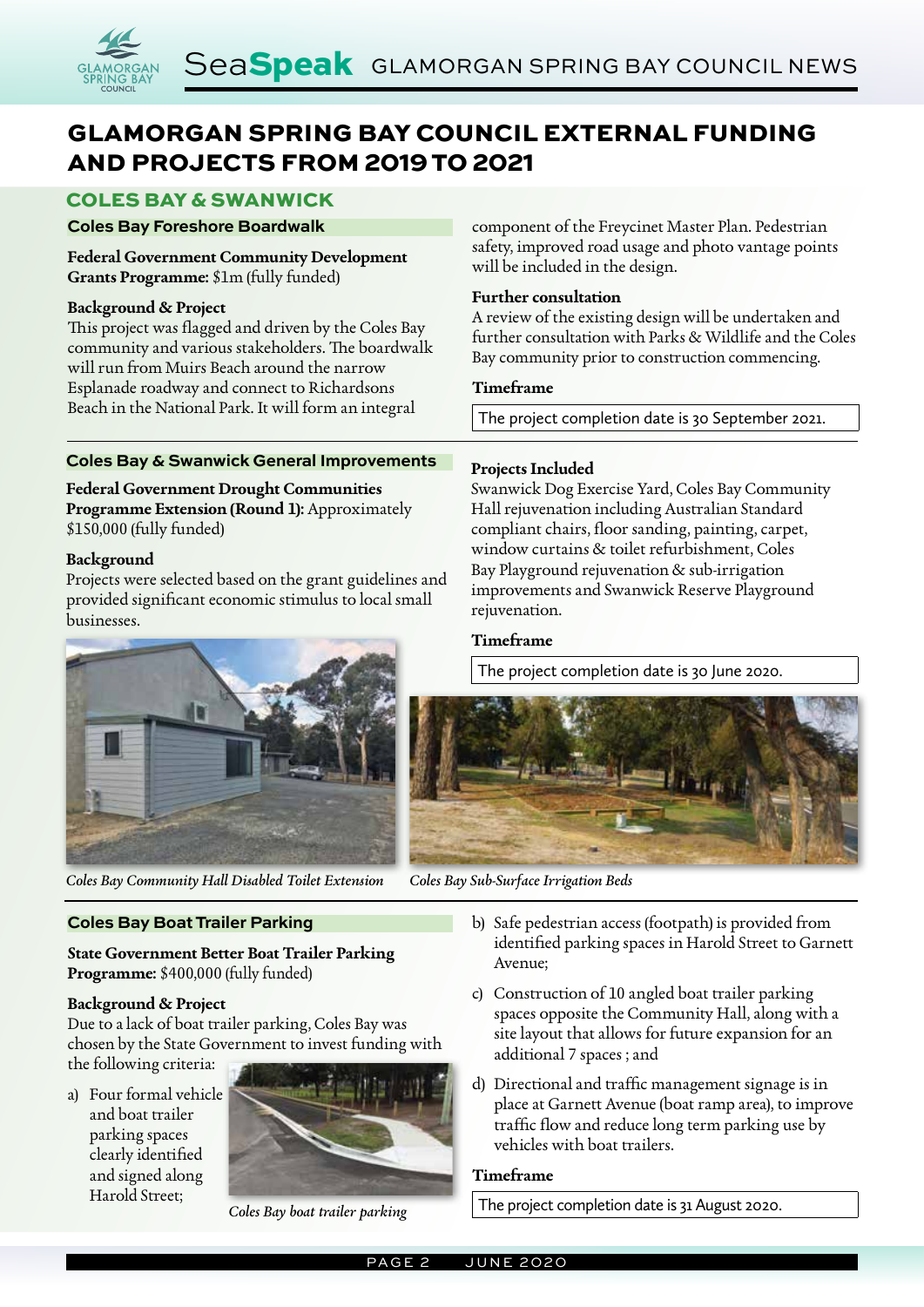

### **Swanwick Footpath**

**Federal Government Drought Communities Programme Extension (Round 2):** Fully funded

### **Background & Project**

Projects were selected based on the grant guidelines and provide significant economic stimulus to local small businesses. As identified by community members, due

### **BICHENO**

### **Bicheno Gulch Foreshore & Esplanade Upgrade**

**Federal Government Community Development Grants Programme:** \$1m (fully funded)

### **Background & Project**

This project was flagged by the Bicheno community and various stakeholders. The improvements will result in safe and accessible tracks, improved parking options for various users of the area including recreational and commercial fishers, locals and visitors and business operators and will run from the Blow

### **Bicheno Triangle Stage 2**

**Federal Government Community Development Grants Programme:** \$600,000 (fully funded)

### **Background & Project**

This project was flagged by the Bicheno community and various stakeholders. The stage two improvements

### **Bicheno General Improvements**

**Federal Government Drought Communities Programme Extension (Round 1):** Approximately \$130,000 (fully funded)

### **Background & Projects**

Projects were selected based on the grant guidelines and provided significant economic stimulus to local small businesses. Projects included new surface for



*Bicheno Lions Park rejuvenation Bicheno Gulch toilets*

to safety concerns a footpath will be constructed along Swanwick Road from Swanwick Drive to Hazards View Drive.

### **Timeframe**

Awaiting confirmation of project approval. To be completed by 31 December 2020.

Hole to the gravel pit whilst improving protection of flora and fauna including the Little Penguins.

### **Further consultation**

A consultant will be engaged to complete a design with comprehensive community and stakeholder engagement.

### **Timeframe**

The project completion date is 30 September 2021.

will complete the Triangle project resulting in improvement to the visitor experience, improved recreation space, seating, landscaping and a toilet.

### **Timeframe**

The project completion date is 30 September 2020.

the cricket practice nets, Bicheno Memorial Hall rejuvenation including Australian Standard compliant chairs, floor sanding, painting, carpet, window curtains & stage carpet, Lions Park Playground rejuvenation & fencing and new Gulch toilet.

### **Timeframe**

The project completion date is 30 June 2020.

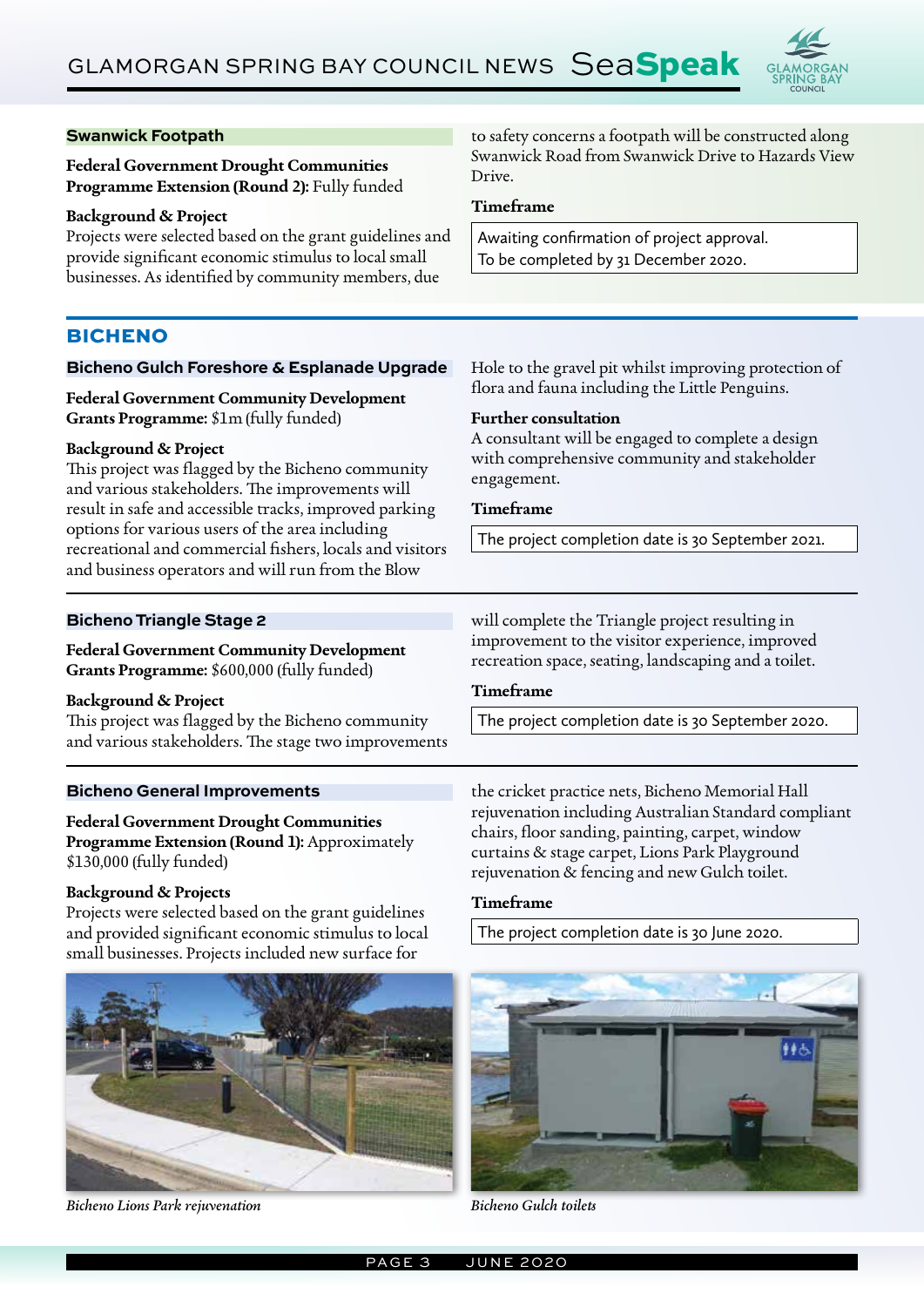

Douglas Street, Bicheno.

### **Bicheno Footpath**

**Federal Government Drought Communities Programme Extension (Round 2):** (fully funded)

#### **Background & Project**

The project was selected based on the grant guidelines and provides significant economic stimulus to local small businesses. As identified by community members,

### CRANBROOK

**Timeframe** Awaiting confirmation of project approval. To be completed by 31 December 2020.

due to safety concerns a footpath will be constructed along Tasman Highway from Harveys Farm Road to

#### **Cranbrook General Improvements Federal Government Drought Communities Programme Extension (Round 1):** Approximately \$10,000 (fully funded) **Background** The project was selected based on the grant guidelines and provided significant economic stimulus to local small businesses and included external painting of Cranbrook Community Hall, disabled hardstand for parking and stairs. **Timeframe** The project completion date is 30 June 2020. **Cranbrook Footpath & Kerb Federal Government Drought Communities Programme Extension (Round 2):** Fully funded **Background & Project** As identified by community members, due to safety concerns and flooding a footpath & kerb will be Kirk Church parking area and Gala Road. This funding is to provide significant economic stimulus to local small businesses. **Timeframe** Awaiting confirmation of project approval. To be completed by 31 December 2020.

# SWANSEA

### **Swansea General Improvements**

**Federal Government Drought Communities Programme Extension (Round 1):** Approximately \$230,000 (fully funded)

constructed along Tasman Highway between the Gala

### **Background**

Projects were selected based on the grant guidelines and provided significant economic stimulus to local small businesses. Projects included a Dog Exercise

Yard, refurbished scorers box & installation of awning over servery at Recreation Ground, refurbishment of the old SES building – Swansea Community Hub – including a PCYC gym, a meeting room complete with kitchen and toilet facilities, a community run Re-use Shop and a Community Shed.

### **Timeframe**

The project completion date is 30 June 2020.



*Swansea Community Hub*

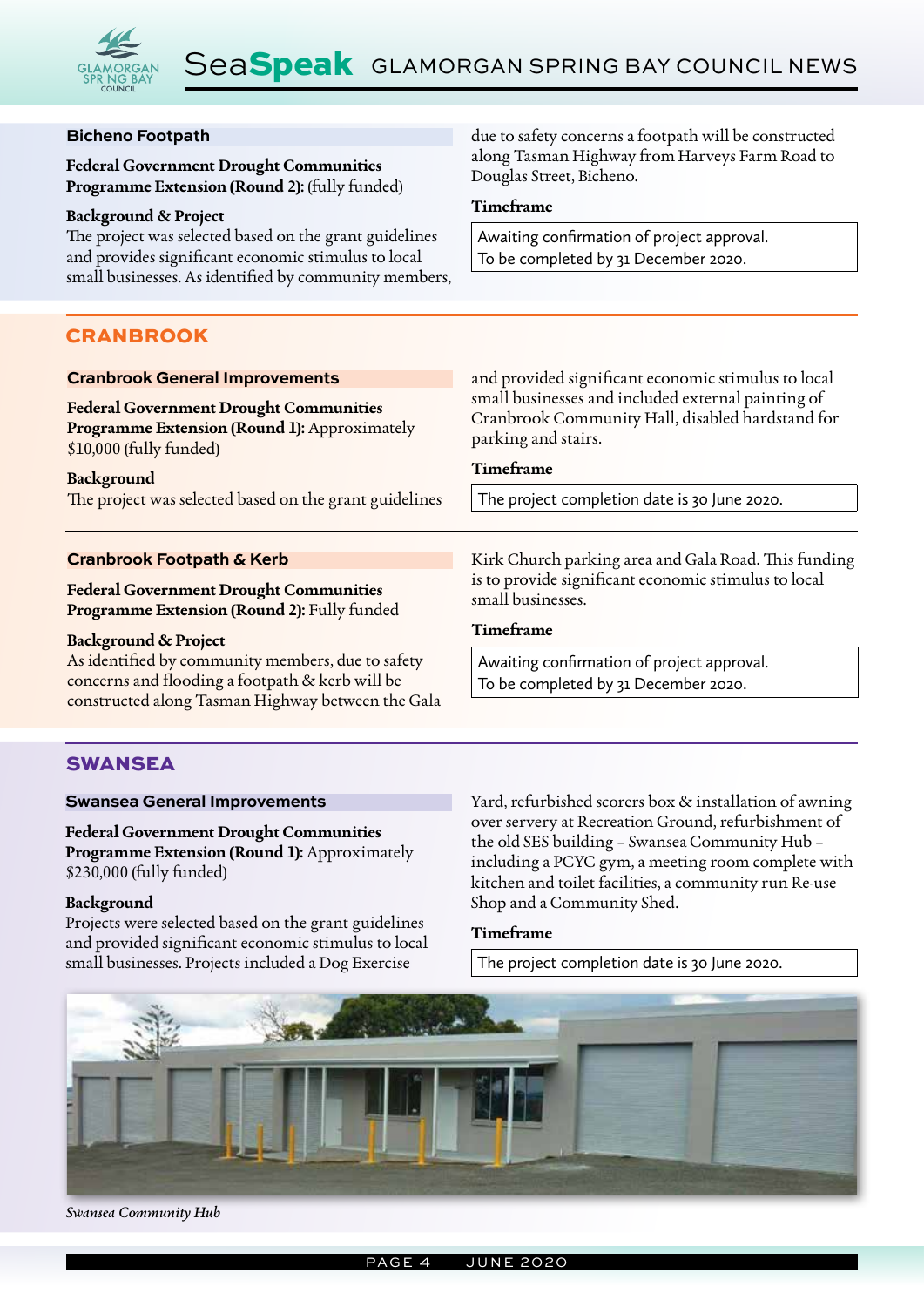

Mill and from Jetty Road to Morris' Store. These works will make the area more user friendly for visitors and

| Grants Programme: \$1m (fully funded)                                                                                                                                                                                                                                               | locals - particularly our older and less-abled residents.                                                                                                        |
|-------------------------------------------------------------------------------------------------------------------------------------------------------------------------------------------------------------------------------------------------------------------------------------|------------------------------------------------------------------------------------------------------------------------------------------------------------------|
| <b>Background &amp; Project</b><br>Due to the paving being well past its used by date, new<br>paving will run from the Bendigo Bank to the Bark                                                                                                                                     | Timeframe                                                                                                                                                        |
|                                                                                                                                                                                                                                                                                     | The project completion date is 31 October 2021.                                                                                                                  |
| <b>Swansea Boat Trailer Parking</b>                                                                                                                                                                                                                                                 | parking. Council is working closely with the Parks and                                                                                                           |
| <b>State Government Better Boat Trailer Parking</b><br>Programme: \$500,000 (fully funded)<br>Background<br>Due to a lack of boat trailer parking, Swansea was<br>chosen by the State Government as one of four sites on<br>the East Coast to invest funding in better boat trailer | Wildlife Service to determine the final location and<br>scope of works in and around the Swansea foreshore<br>before agreeing on a final construction programme. |
|                                                                                                                                                                                                                                                                                     | Timeframe                                                                                                                                                        |
|                                                                                                                                                                                                                                                                                     | The estimated project completion date is 31 December 2020.                                                                                                       |
|                                                                                                                                                                                                                                                                                     |                                                                                                                                                                  |
|                                                                                                                                                                                                                                                                                     |                                                                                                                                                                  |
|                                                                                                                                                                                                                                                                                     |                                                                                                                                                                  |
| <b>Swansea Footpaths</b><br><b>Federal Government Drought Communities</b><br>Programme Extension (Round 2): Fully funded                                                                                                                                                            | and the existing Noyes Street footpath (to the east)<br>to be removed and replaced from Franklin Street<br>to Wellington Street. This funding is to provide      |
| Background                                                                                                                                                                                                                                                                          | significant economic stimulus to local small businesses.<br>Timeframe                                                                                            |
| As identified by community members, due to safety<br>concerns a footpath will be constructed along                                                                                                                                                                                  | Awaiting confirmation of project approval.                                                                                                                       |

## **Background** Resealing and widening of sections of Dolphin Sands Road to allow for safer pedestrian use. **Timeframe**

The project completion date is 31 August 2020.

*Dolphin Sands Road road widening shared pathway*

**Swansea Main Street Paving** 

**Federal Government Community Development** 

### **TRIABUNNA**

### **Triabunna Footpath, Cricket Practice Net & Pitch**

### **Federal Government Drought Communities Programme Extension (Round 2):** Fully funded

### **Background**

New footpath on Charles Street from Vicary Street to the Recreation Ground and a Cricket Practice Net and Pitch installation.

### **Timeframe**

Awaiting confirmation of project approval. To be completed by 31 December 2020.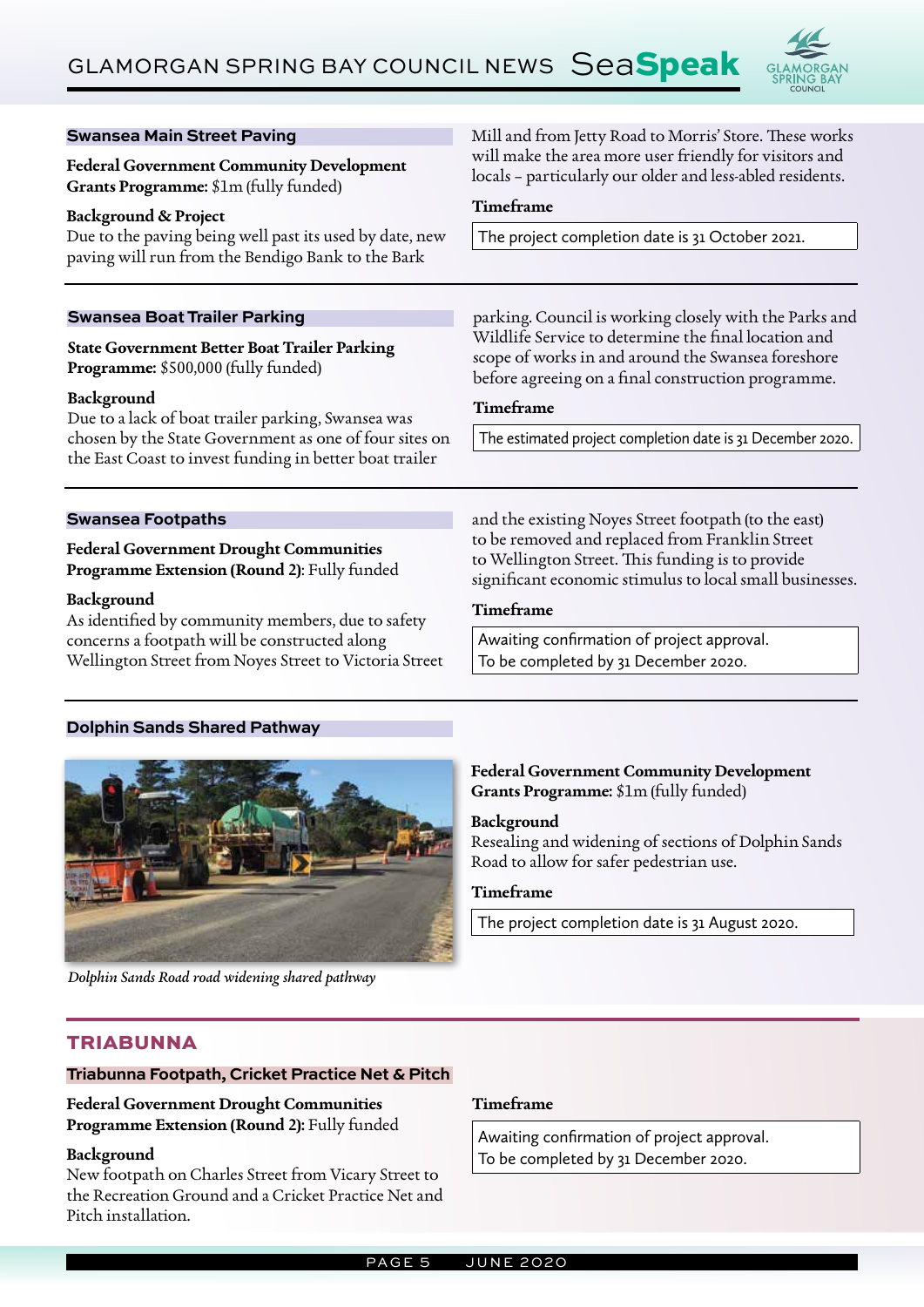### **Triabunna General Improvements**

**Federal Government Drought Communities Programme Extension (Round 1):** Approximately \$310,000 (fully funded)

#### **Background & Project**

Projects were selected based on the grant guidelines and provided significant economic stimulus to local



*Triabunna Recreation Ground Electronic Score Board Triabunna Tennis Courts & Clubroom*

### **ORFORD**

#### **Orford Rivulet Bridge**

**Federal Government Community Development Grants Programme:** \$1m (fully funded)

**Background**

The Orford Rivulet Bridge will be replaced with larger

small businesses. Projects included a Dog Exercise Yard, Triabunna Community Hall new kitchen and Recreation Ground electronic score board and new tennis courts with club room.

### **Timeframe**

The project completion date is 30 June 2020.



pipes and a pedestrian walkway.

#### **Timeframe**

The project completion date is 30 November 2020.

| <b>Orford General Improvements</b>                                                                                                                                                              | Projects Included:                                                                                                                                                                             |  |
|-------------------------------------------------------------------------------------------------------------------------------------------------------------------------------------------------|------------------------------------------------------------------------------------------------------------------------------------------------------------------------------------------------|--|
| <b>Federal Government Drought Communities</b><br>Programme (Round 1): Approximately \$60,000<br>(fully funded)                                                                                  | Dog Exercise Yard and improvements to the Orford<br>Recreation Ground including Cricket Practice Nets<br>and sub surface water system.                                                         |  |
| Background                                                                                                                                                                                      | Timeframe                                                                                                                                                                                      |  |
| Projects were selected based on the grant guidelines<br>and provided significant economic stimulus to local<br>small businesses.                                                                | The project completion date is 30 June 2020.                                                                                                                                                   |  |
| <b>Orford Footpath</b><br><b>Federal Government Drought Communities</b><br>Programme Extension (Round 2): Fully funded<br>Background<br>A new footpath is to be constructed in Elizabeth Street | from Charles Street to Gore Street. This funding is to<br>provide significant economic stimulus to local small<br>businesses.<br>Timeframe<br>The project completion date is 31 December 2020. |  |
|                                                                                                                                                                                                 |                                                                                                                                                                                                |  |
| <b>BUCKLAND</b><br><b>Buckland General Improvements</b><br><b>Federal Government Drought Communities</b><br>Programme Extension (Round 1): Approximately                                        | and provided significant economic stimulus to local<br>small businesses.<br>Projects Included:                                                                                                 |  |

\$25,000 (fully funded)

#### **Background**

Projects were selected based on the grant guidelines

The project completion date is 30 June 2020.

Dog Exercise Yard, Playground/amenities rejuvenation.

**Timeframe**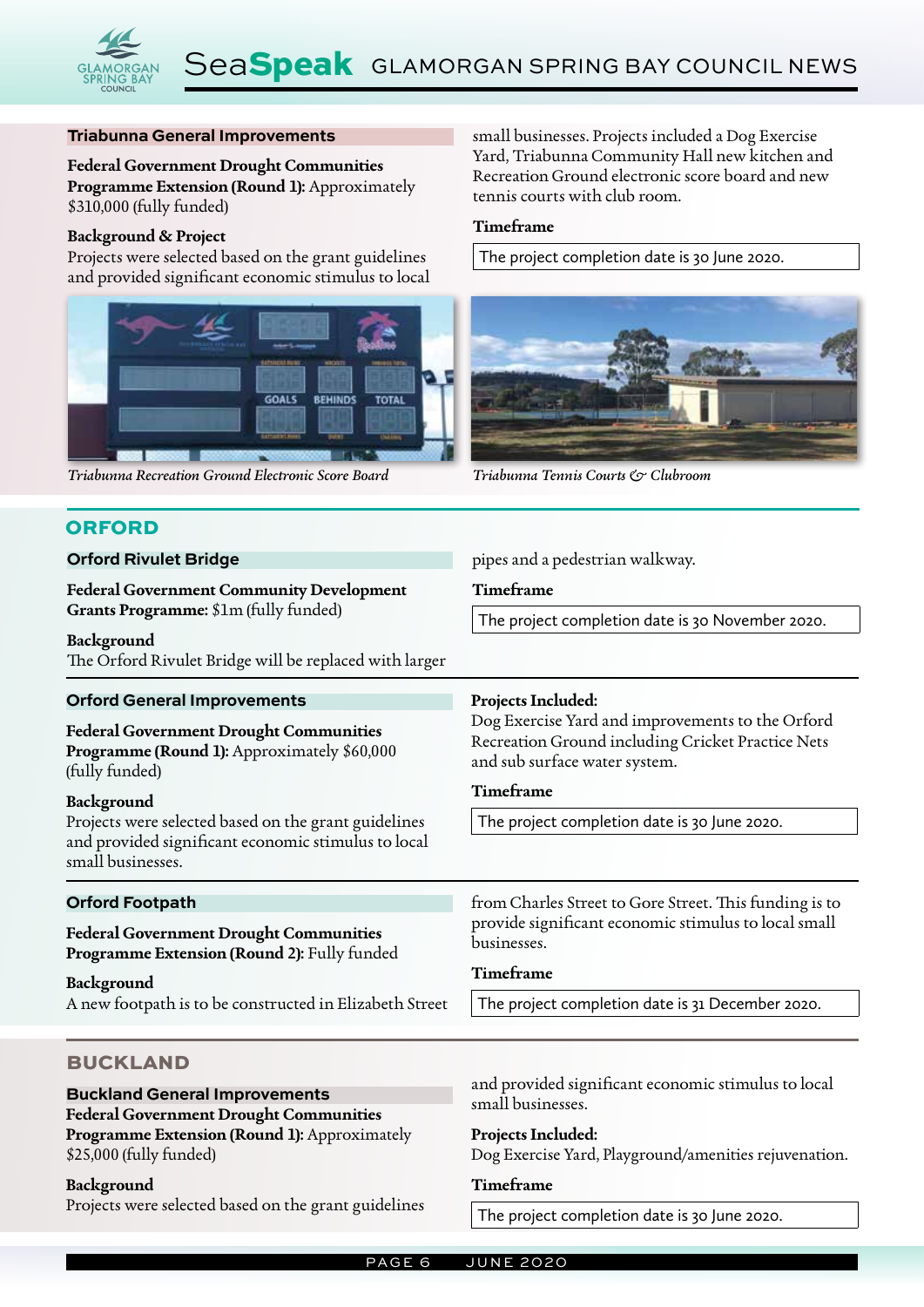

### **Buckland Cricket Practice Net and Community Hall Stairs & Landscaping Federal Government Drought Communities**

**Programme Extension (Round 2):** Fully funded

### **Background & Project**

Projects were selected based on grant guidelines and provide significant economic stimulus to local small



businesses. The projects will include Cricket Practice Net & Pitch to be installed and new Community Hall Stairs including general landscaping improvements.

### **Timeframe**

Awaiting confirmation of project approval. To be completed by 31 December 2020.

Claire Chandler stated... "The Australian Government recognises that Glamorgan Spring Bay is one of many areas around the nation that have been hit by drought in recent times, and we're pleased to be partnering with the Council to invest in community infrastructure.

These investments will improve community and tourist facilities and amenities, upgrade important local infrastructure and also deliver an important economic boost to the region."

*LNP Senator Claire Chandler*

## SUCCESS IN MULTIPLE FUNDING GRANTS TO SUPPORT DROUGHT AFFECTED FARMERS WITH CONTROL OF WEEDS

**Round 1 Communities Combating Pests and Weed Impacts During Drought Program.** 

Glamorgan Spring Bay Council in collaboration with Tasman Council has been successful in receiving \$63,837 in funding from the Australian Government Department of Agriculture and Water Resources for a serrated tussock (*Nasella trichotoma*) project. The project, which commenced in July 2019, is supporting thirteen primary producers to undertake serrated tussock control measures.

Serrated tussock is a Weed of National Significance. It is unpalatable to stock, and is capable of reducing pasture productivity by up to 95%. If stock graze pastures containing only serrated tussock, the leaves can form indigestible balls in the stomach, causing a loss of condition and eventual death. It is one of Australia's worst agricultural weeds.

Serrated tussock seeds spread by wind, stock, wildlife, vehicle movement, equipment, soil, water, and maintenance activities such as slashing. This plant can be difficult to identify as it looks similar to some native tussock grasses.

### **Round 2 Communities Combating Pests and Weed Impacts During Drought Program.**

The Honourable David Littleproud MP, Minister for Agriculture, Drought and Emergency Management

announced in early May that the Glamorgan Spring Bay Council was also successful in their application for \$174,220 in funding under Round 2. This project will involve 19 drought affected primary producers in controlling Zone A declared weeds under the *Tasmanian Weed Management Act 1999*.

These priority weeds included Serrated tussock, Spanish heath, bridal creeper, Paterson's curse and pampas grass. The current drought has forced primary producers in Glamorgan Spring Bay to focus their attention on critical activities other than priority weed management. Thus this project presents an opportunity to assist primary producers to strategically combat priority weeds in a time of need.

Activities will compliment and value add activities carried out in Round 1 of this grant program. Round 2 activities include: control of weeds via chemical, cultivating broad hectare areas to decrease future treatment expenses, delimitation using a detection dog by undertaking surveys for serrated tussock, using a drone to undertake remote searching for serrated tussock as a trial. These activities on these properties also benefit other primary producers who are not currently effected by the relevant Zone A weeds, yet their properties may be vulnerable in current climatic conditions.